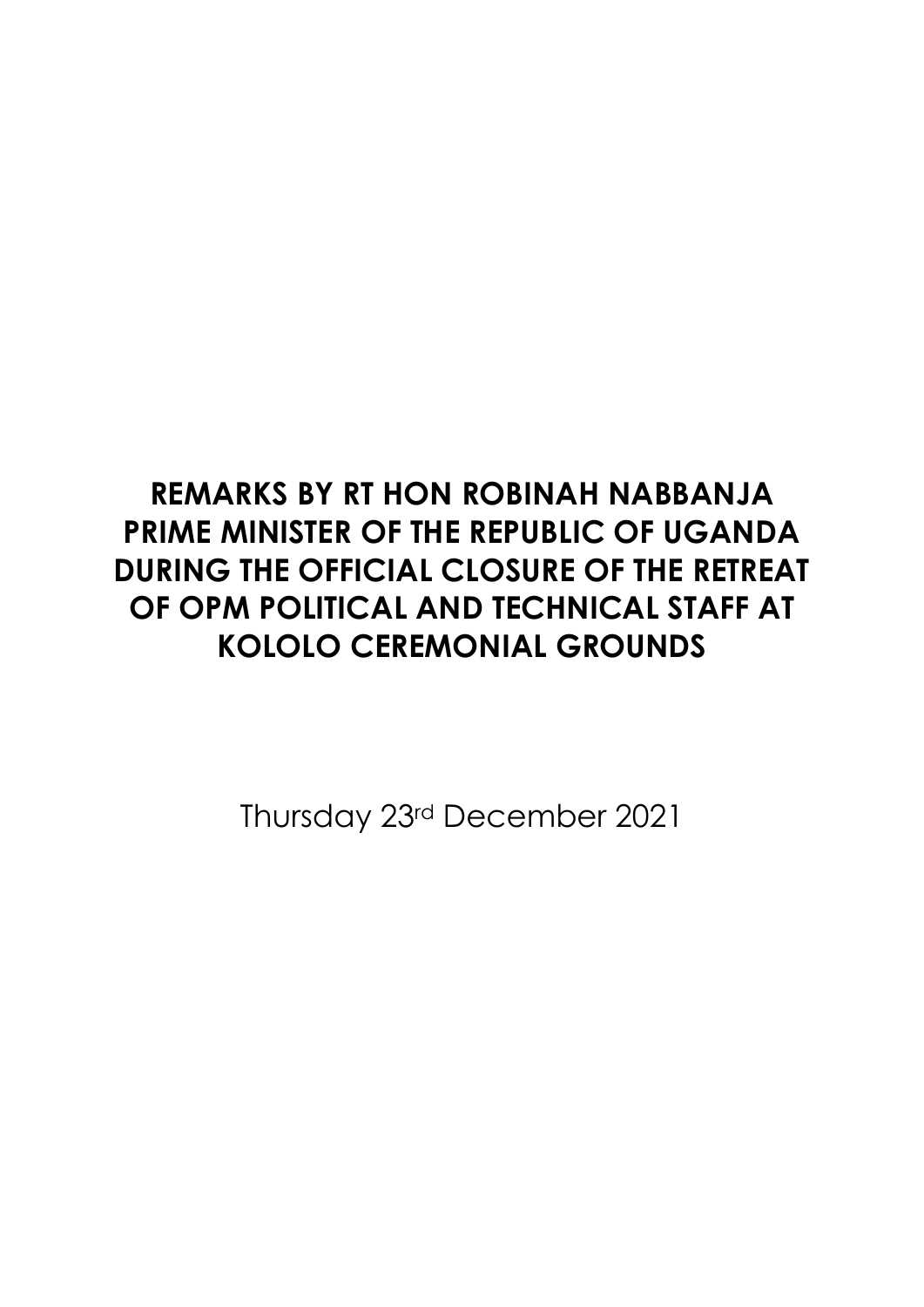Your Excellency the President of the Republic of Uganda,

Rt Hon Deputy Prime Ministers

Hon Ministers

The Head of Public Service & Secretary to Cabinet

Permanent Secretaries

The Director of NALI

Staff of the Office of the Prime Minister

Ladies and gentlemen

Your Excellency, thank for finding time in your busy schedule to officially close our retreat because this idea of having it at the National Leadership Institute Kyankwanzi was yours.

I would like to inform you, that every single day we spent in Kyankwanzi was productive, informative and an eye opener on how we can and should do our work better to deliver quality and timely services to the people of Uganda, with clarity of ideology and unity of purpose.

I also want to inform you, your Excellency, that the political leadership and technical staff of OPM you see here participated fully and effectively in the entire program, from the morning drills, to lectures, debates, discussions and handling the gun.

NALI has a wonderful team of trainers and support staff, under the leadership of the Director, Brigadier General Kisembo.

The facilities at NALI are also excellent and cost effective.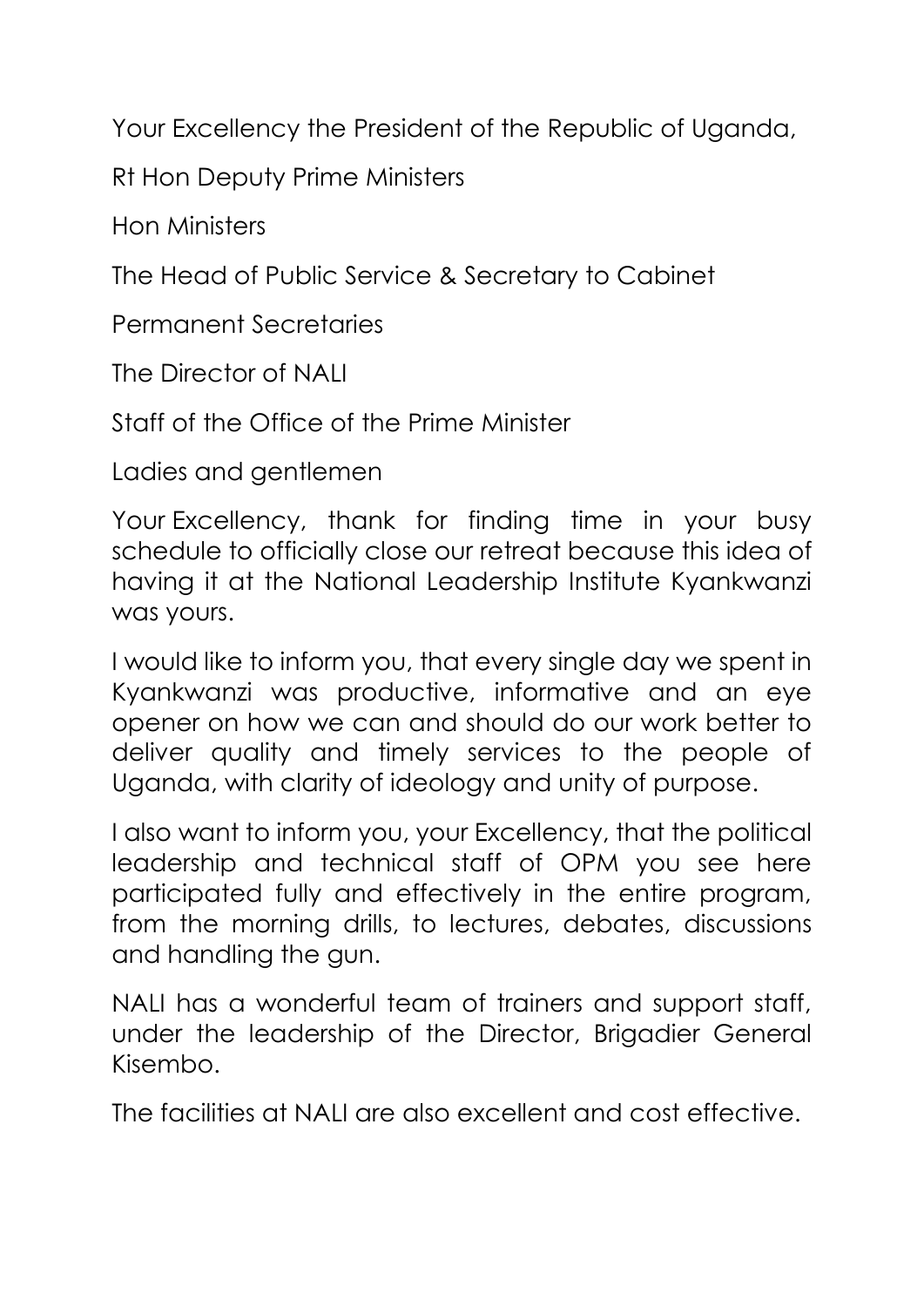Your Excellency, we left Kyankwanzi, the political Mecca of the NRM Revolution, more united, aligned, determined, and focused on executing our mandate of the Office of the Prime Minister.

Your Excellency,

Since we left Kyankwanzi, we are already starting to see results from both our political and technical wings. We are seeing a mindset change that emphasizes timely response, better conduct of meetings, better time management, enhanced field supervision of Government projects and a general improvement of morale.

The challenge has been to maintain the momentum before your personal involvement, now that you are here your Excellency, I count this done.

It's my considered opinion going forward that all other Ministries, Departments and Agencies should go to Kyankwanzi for the same course.

Your excellency allow me to inform that we are managing our schedules better after your guidance.

We have structured our weekly program in a manner that ensures consistency.

For example, Monday, is devoted for Cabinet.

Tuesday: We have senior top management where all the political leaders of OPM, the Permanent Secretary and Accounting Officer meet to harmonize the agenda for the week in relation to Cabinet decisions and Your directives.

Wednesday is dedicated to Coordination Meetings with ministries, Dapartments Agencies

Thursday is for Parliament.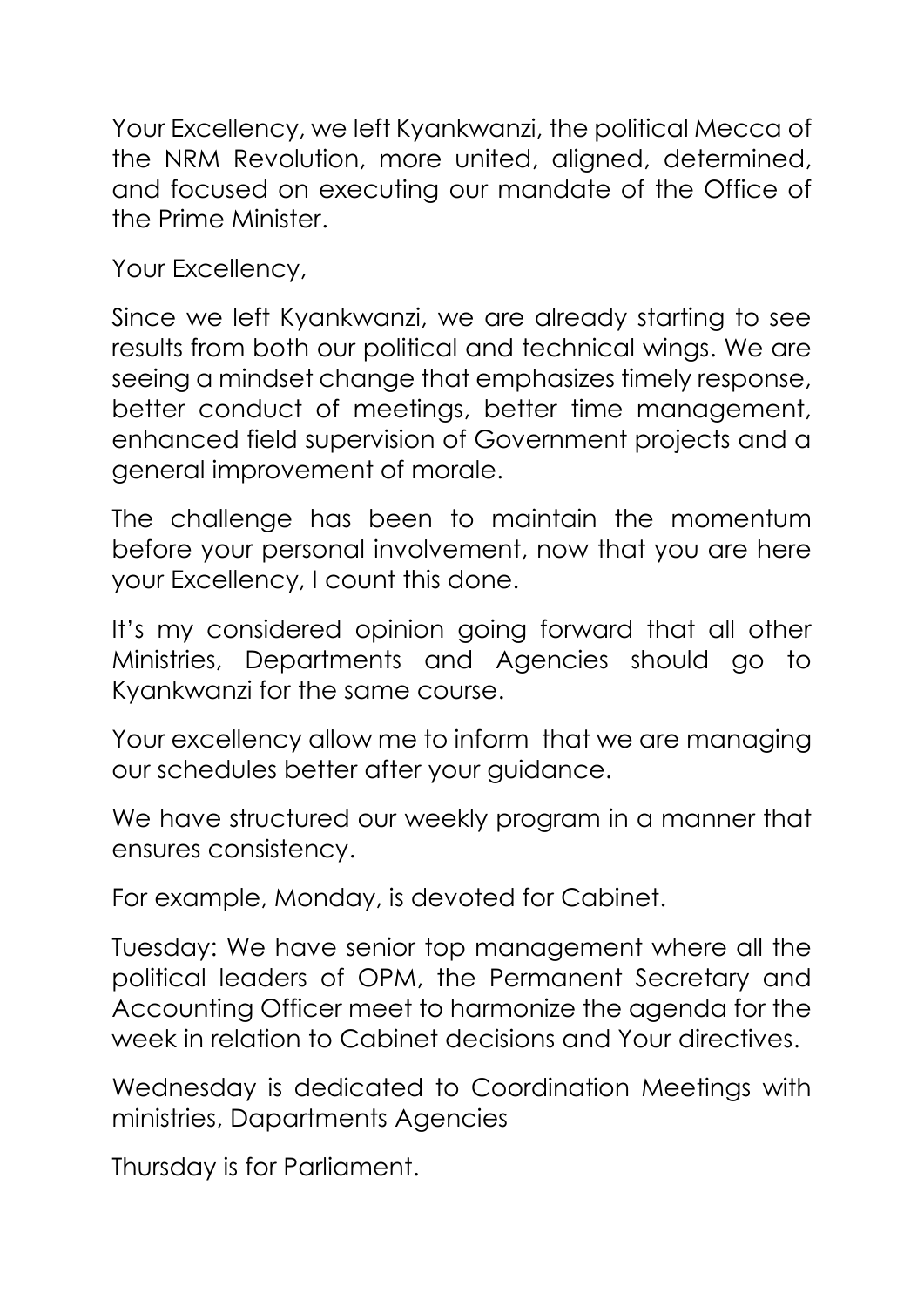On Friday, I use it to meet the people from all walks of life.

Saturdays, where possible, I do field travels to monitor Government programmes.

In the last six months, we have held many coordination Meetings. For example, with Ministries of;

- Energy and mineral Development,
- Water and Environment,
- Lands, Housing and Urban Development,
- Finance, Planning and Economic Development,
- Works and Transport,
- Gender, Labour and Social Development,
- Health
- Local Government.
- Agriculture, Fisheries and Animal Husbandry
- Disaster Preparedness and Refugees
- Ministries of Teso, Luwero, Karamoja, Northern Uganda and Bunyoro.

A key theme of our coordination efforts is emphasis on the implementation of the NRM Manifesto, the National Development Plan III and the Vision 2040 in addition to the Parish Development Model, an expected game changer in our drive to improve the quality of life of especially the 39 percent of the households who are not yet in the money economy.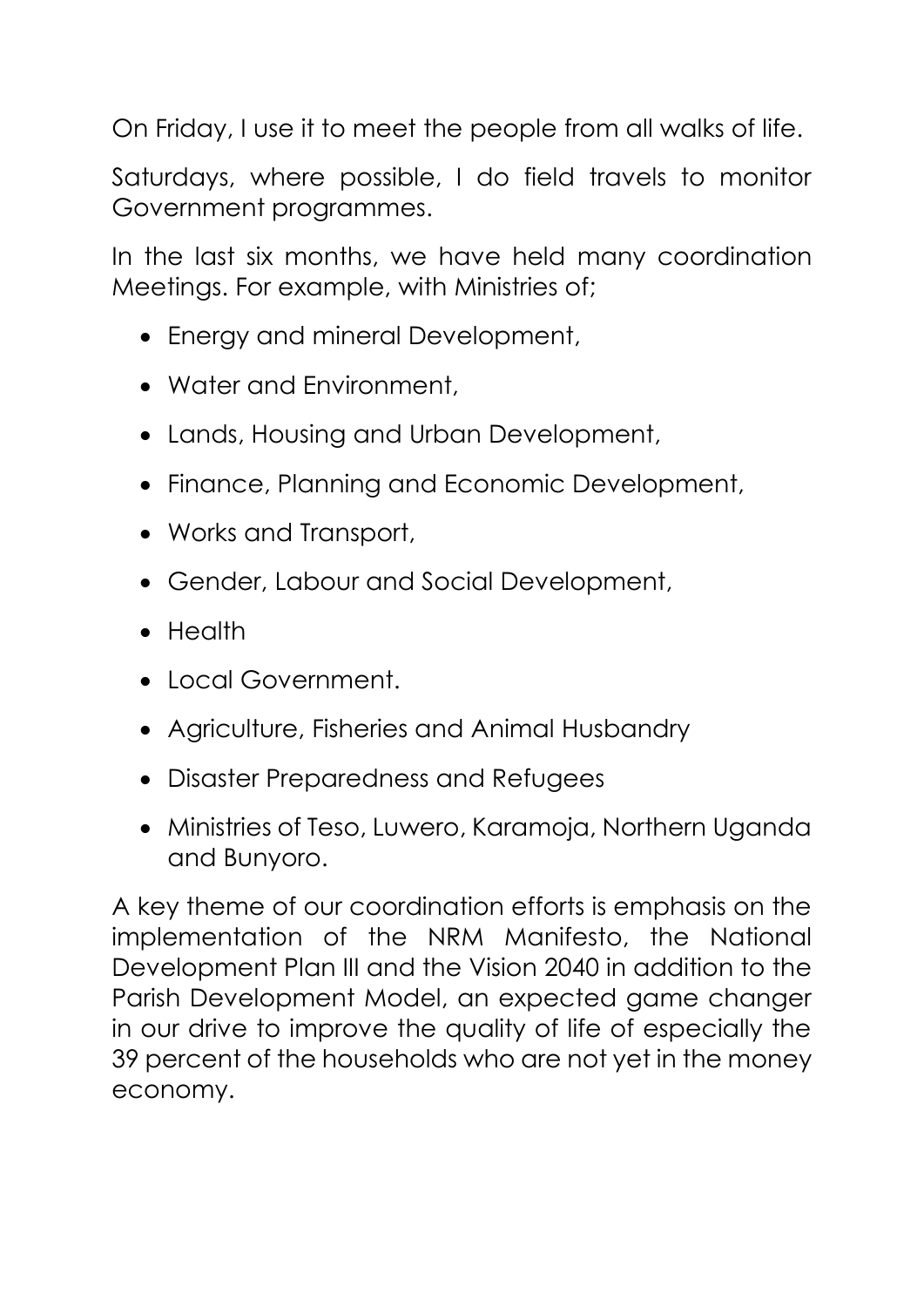Your Excellency,

We make sure that MDAs provide us with progress reports on how they are implementing your Directives, the NRM Manifesto which then we use to monitor and Evaluate Government Programs.

Your Excellency, our coordination work has also involved convening sessions of the Presidential Investors Roundtable, Presidential CEO forum where thematic areas on agro-processing, tourism, competitiveness, minerals and value addition have been handled. This is in preparation for your high level Roundtable, which you, Your Excellency will convene and Chair.

Our other coordination efforts have been on the Presidential Advisory Committee on the Budget, which is spearheaded by the Government Chief Whip.

Coordinating the legislative agenda in Parliament is going on very well, and as you are aware, a number of key bills, have been concluded and await your decision on them.

Your Excellency, I would like to inform you that in the various field travels we have made across the country, I have observed that the NRM Government has done a lot for the people of Uganda, but both the political and technical leaders have not told the people about these achievements.

In the process, detractors and opposition people use it against Government by telling them lies that we have done nothing.

A most recent example is from Kayunga, where Government has tarmacked roads, constructed a modern Regional referral Hospital, but the opposition was busy lying to people that these were donations from other countries.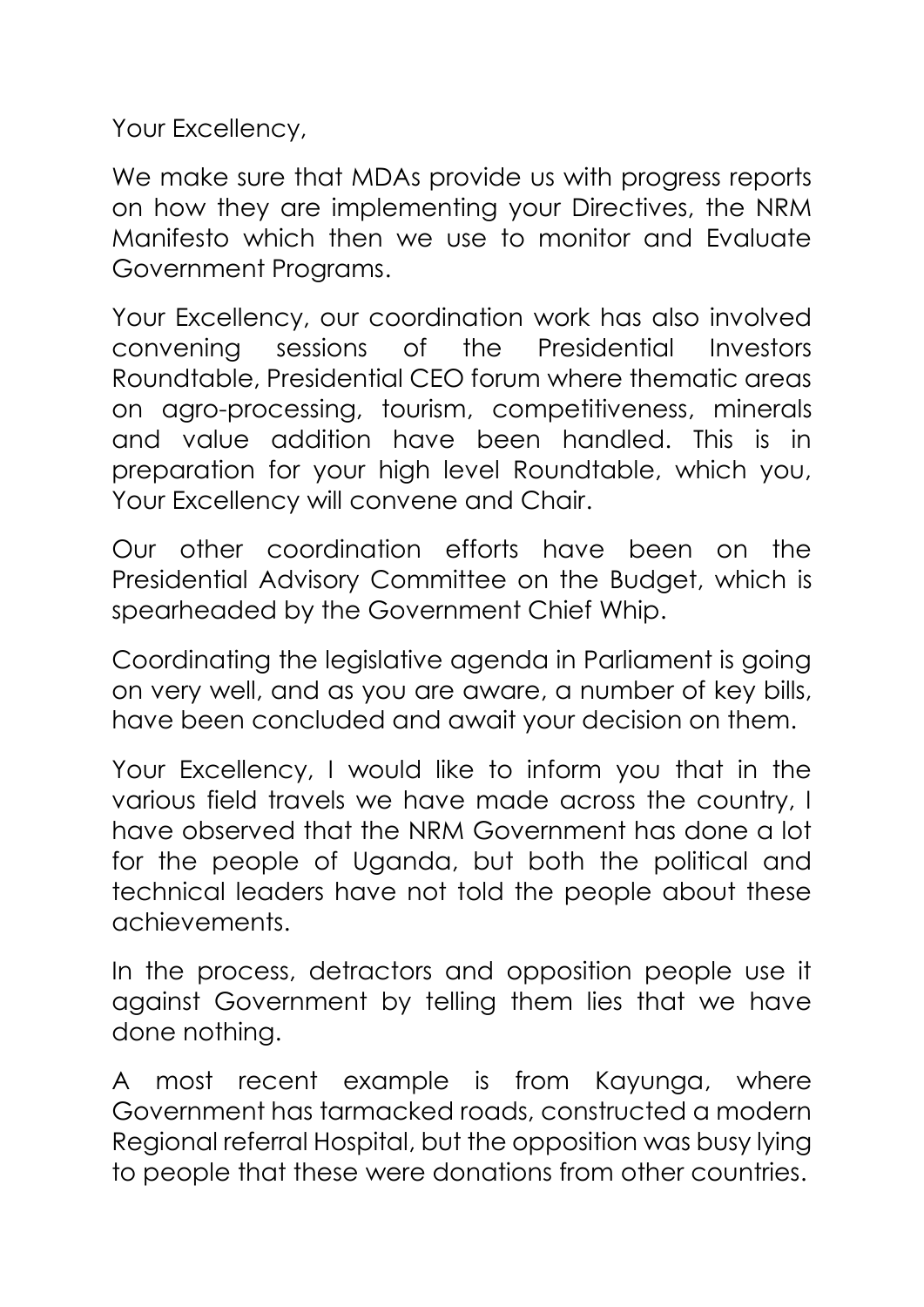Can you imagine your Excellency that the NRM has been losing in places where some of these people seated here live?

That is around Kampala, Wakiso, Entebbe, Mityana, Mukono, and others?

And the question during elections is about what the NRM Government has done. Even with the evidence of good tarmac roads, Industrial parks which have created jobs for our children, health centres, Electricity, Modern Markets, the Conducive Environment for doing business because of Security but our people here couldn't explain to Ugandans?

Going forward your Excellency,

We have decided that Ministers and technical staff use the media and barazas to explain to the people of Uganda the Government achievements and plans.

Your Excellency,

Just like you guided during the swearing in ceremony of cabinet that you want zero tolerance to corruption. This is the same message I have been and continue to emphasize here to all staff of OPM. I have told these people that when anyone is caught in any act of corruption, embezzlement or abuse of office, they will have to pay the price according to the law.

No corrupt official will be spared or protected.